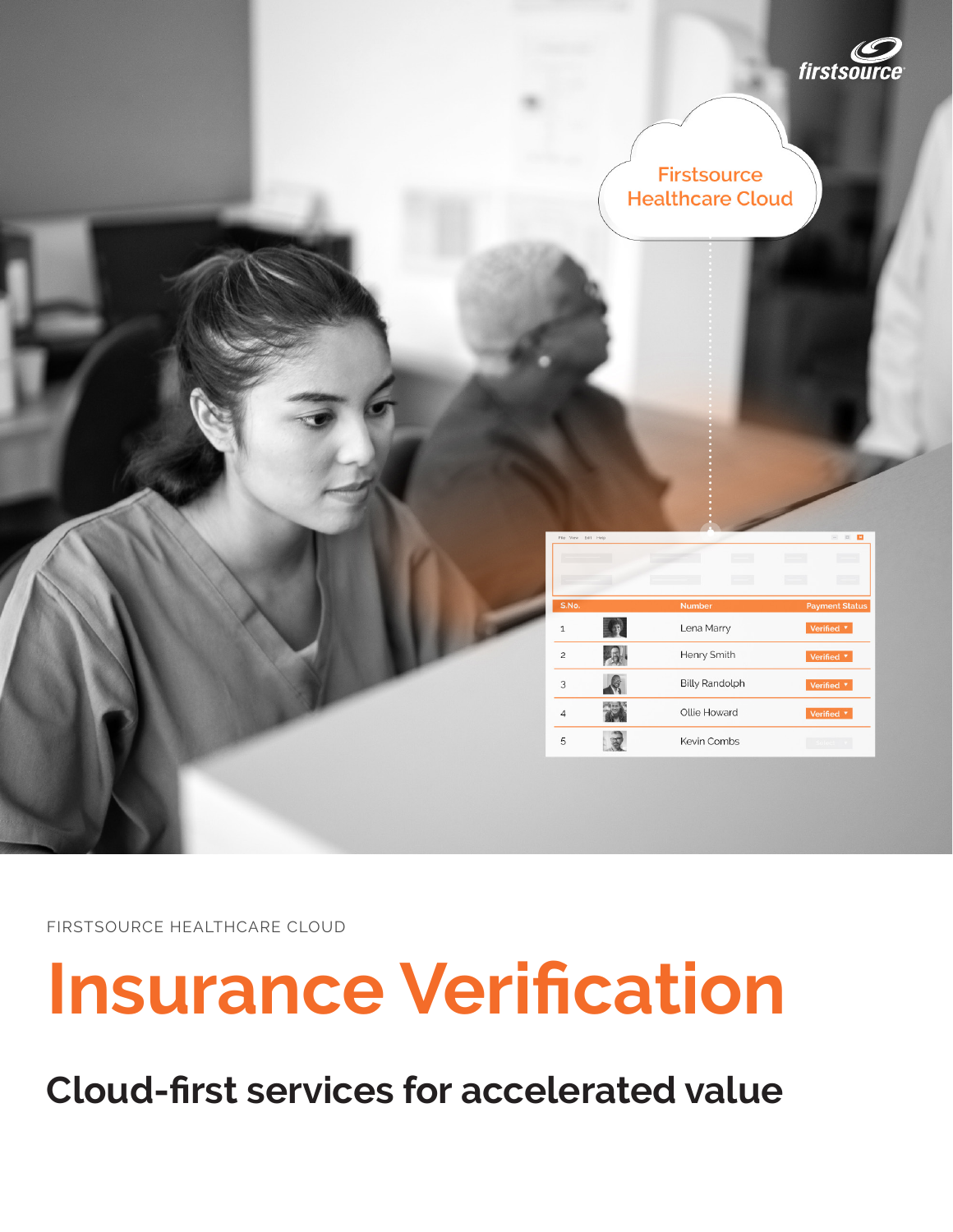

Claims denials by payers have been steadily growing, increasing by 23% between 2016 and 2020. The global health crisis is further accelerating its upward trajectory.

The good news is a majority of denials are preventable. With one in four denials originating during eligibility and registration, heightening the focus on insurance verification can help significantly improve outcomes for hospitals. A sharper focus on insurance verification is equally important from the patient perspective. Patients increasingly expect price transparency and seamless financial experience from Providers.

Nearly 50% of patients say that a clear estimate of financial responsibility will impact whether they will see a particular Provider or not, and 70% of patients are more likely to pay if they receive an estimate on the day of service.

#### **Insurance Verification Services over the cloud**

**Firstsource Healthcare Cloud: Insurance Verification Services** enable real-time verification, claim status monitoring and fraud mitigation. It reduces your back-office workload and enhances employee productivity and satisfaction.

The solution checks the status of your patient's deductibles and co-pays based on their coverage – before any services are rendered.

It automatically generates the eligibility request during the Patient Registration Process, provides results in real time, and posts relevant data back to the host HIS.

The Patient Bill Estimator component of the solution helps generate a quick estimate – before services are rendered. This provides patients the peace of mind about how they are going to pay for their services.

### **Key benefits**

The cloud-first solution **dramatically reduces denials, decreases Accounts Receivable days, and increases revenue.**  It significantly improves Point of Service (POS) collections through real-time insights into co-payments, deductibles, and other relevant data.

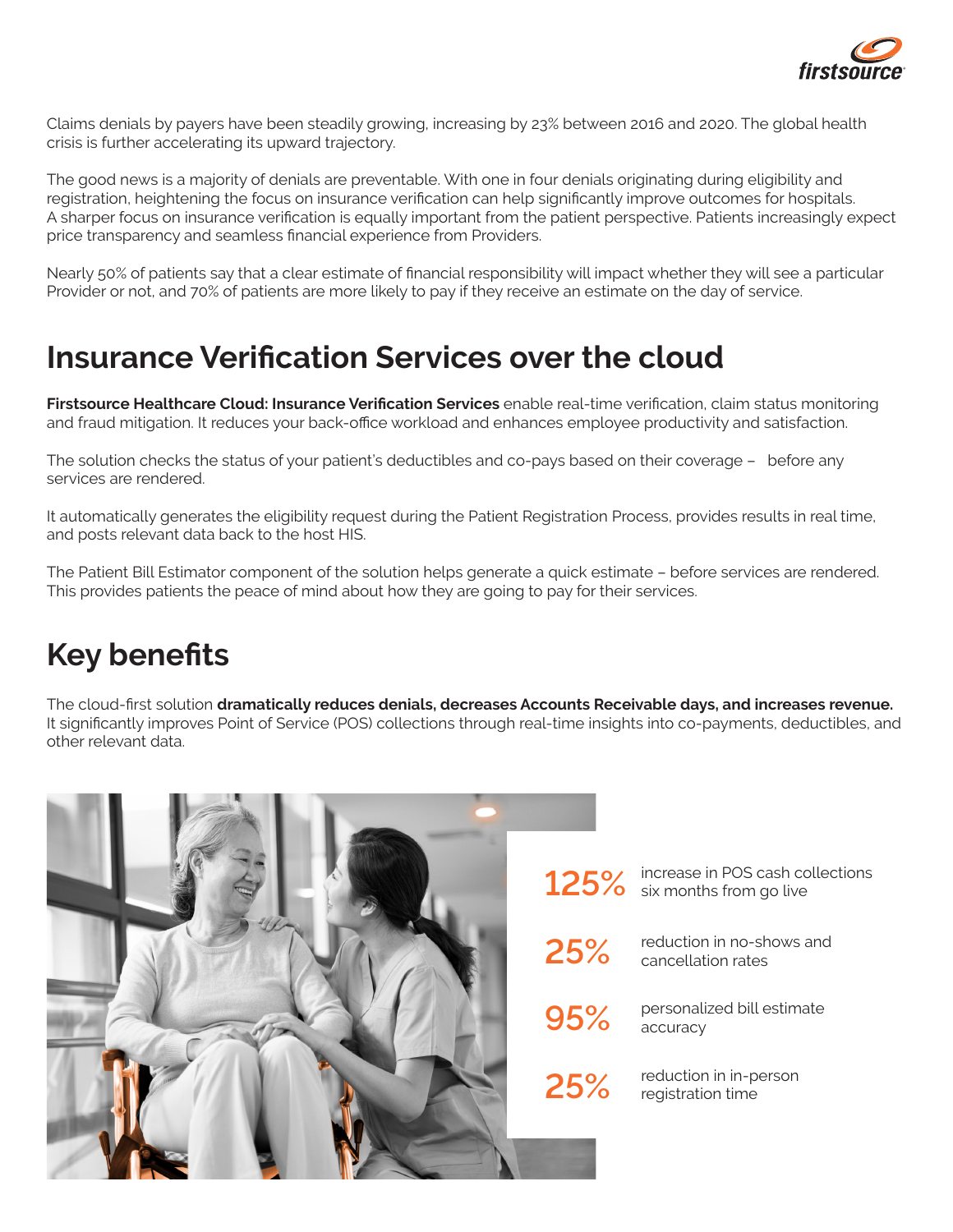

## **Solution features**

Our Insurance Verification Services drive intelligent and standardized eligibility searches across multiple Payers to provide an instant overview of patient's benefits and coverage.

Combined with spousal verification, this approach helps identify and manage self-pay accounts for in-time financial counseling. It also flags ineligible patients for review prior to patient visit, optimizing both visits and collections.

With robust features such as real-time processing, HIS integration and 24/7 support, the solution seamlessly integrates with your EHR and EMR systems for enhanced decision making and superior financial outcomes.



Uses exception-based error detection to identify costly errors early on and reduce rework and front-end related denials.



Reduces upfront denials using patient address validation, patient identity and insurance verification.



Complies with price transparency regulations and improves patient satisfaction with accurate outof-pocket cost estimates (95% accuracy or greater, on average).